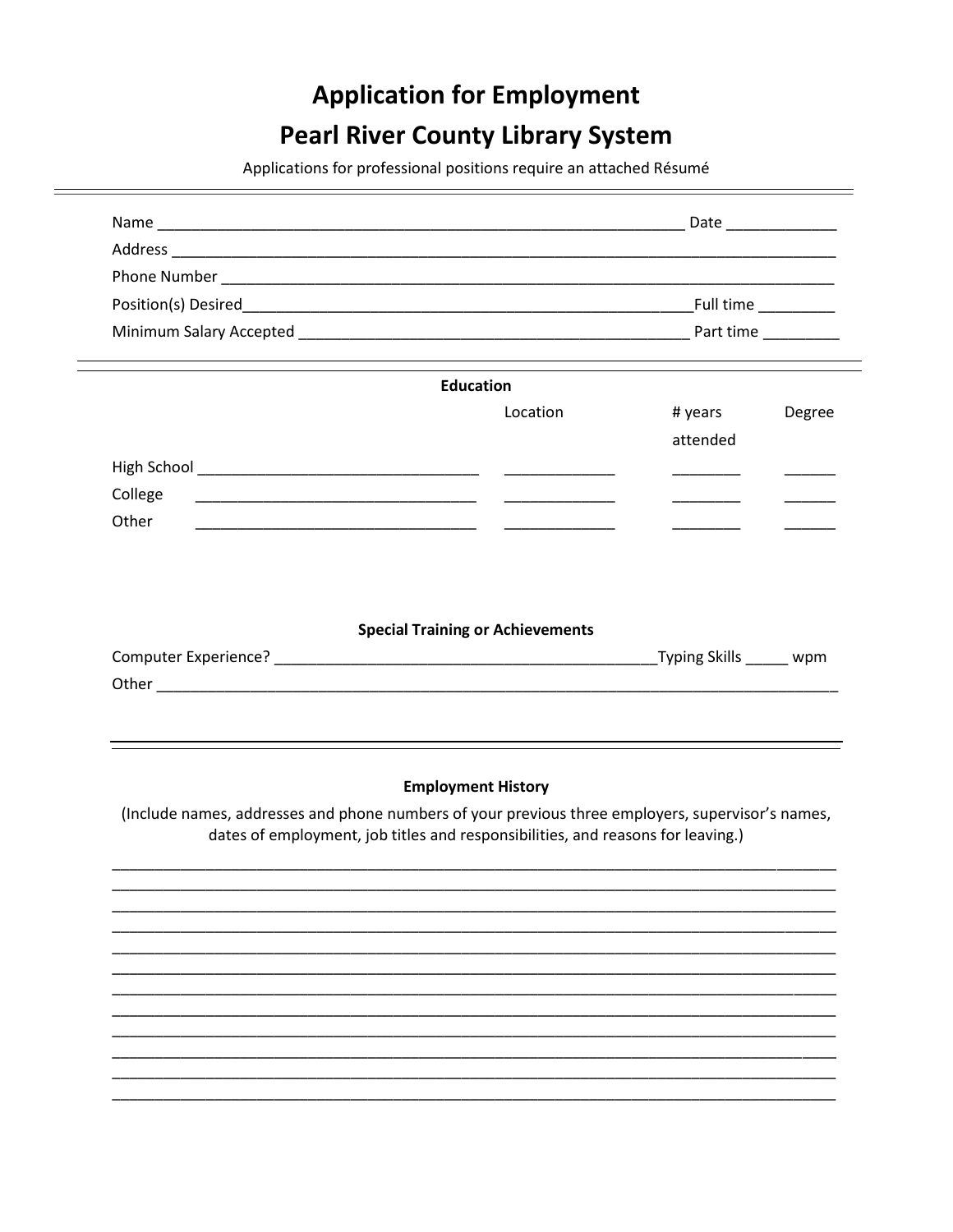### **The following information is not required for employment:**

\_\_\_\_\_\_\_\_\_\_\_\_\_\_\_\_\_\_\_\_\_\_\_\_\_\_\_\_\_\_\_\_\_\_\_\_\_\_\_\_\_\_\_\_\_\_\_\_\_\_\_\_\_\_\_\_\_\_\_\_\_\_\_\_\_\_\_\_\_\_\_\_\_\_\_\_\_\_\_\_\_\_\_\_\_

If desired, list and skills, accomplishments, or experiences which you consider important in a public library.\_\_\_\_\_\_\_\_\_\_\_\_\_\_\_\_\_\_\_\_\_\_\_\_\_\_\_\_\_\_\_\_\_\_\_\_\_\_\_\_\_\_\_\_\_\_\_\_\_\_\_\_\_\_\_\_\_\_\_\_\_\_\_\_\_\_\_\_\_\_\_\_\_\_\_\_\_\_\_

| THE REMAINDER OF THIS APPLICATION MUST BE COMPLETED AND SIGNED                                        |
|-------------------------------------------------------------------------------------------------------|
| 1. How long have you been a resident of this county?                                                  |
| 2. Are you 18 years old or older? (15 years for the position of Student Page)                         |
| 3. Is any additional information relative to a different name necessary to check work record? If yes, |
|                                                                                                       |
|                                                                                                       |
| 6. Name and address of person to be notified in case of an accident or emergency.                     |
|                                                                                                       |
|                                                                                                       |
| 7. If hired, when can you begin work?                                                                 |

### **Authorization**

I authorize Pearl River County Library System to obtain information about me from my previous employers and schools. I authorize my previous employers and schools that I have attended to disclose to Pearl River County Library System such information about me as Pearl Ricer County Library System may request.

Signature

\_\_\_\_\_\_\_\_\_\_\_\_\_\_\_\_\_\_\_\_\_\_\_\_\_\_\_\_\_\_\_\_\_\_\_\_\_\_\_

### **Accuracy**

I verify that the statements I have made in this application are true and complete. I understand that if I am hired, any false or incomplete statements in this application will be grounds for immediate discharge.

Signature

\_\_\_\_\_\_\_\_\_\_\_\_\_\_\_\_\_\_\_\_\_\_\_\_\_\_\_\_\_\_\_\_\_\_\_\_\_\_\_

**Unsolicited applications will be kept on file for a period of at least two years. Solicited applications will be acknowledged, in writing, following an Applicant Interview.**